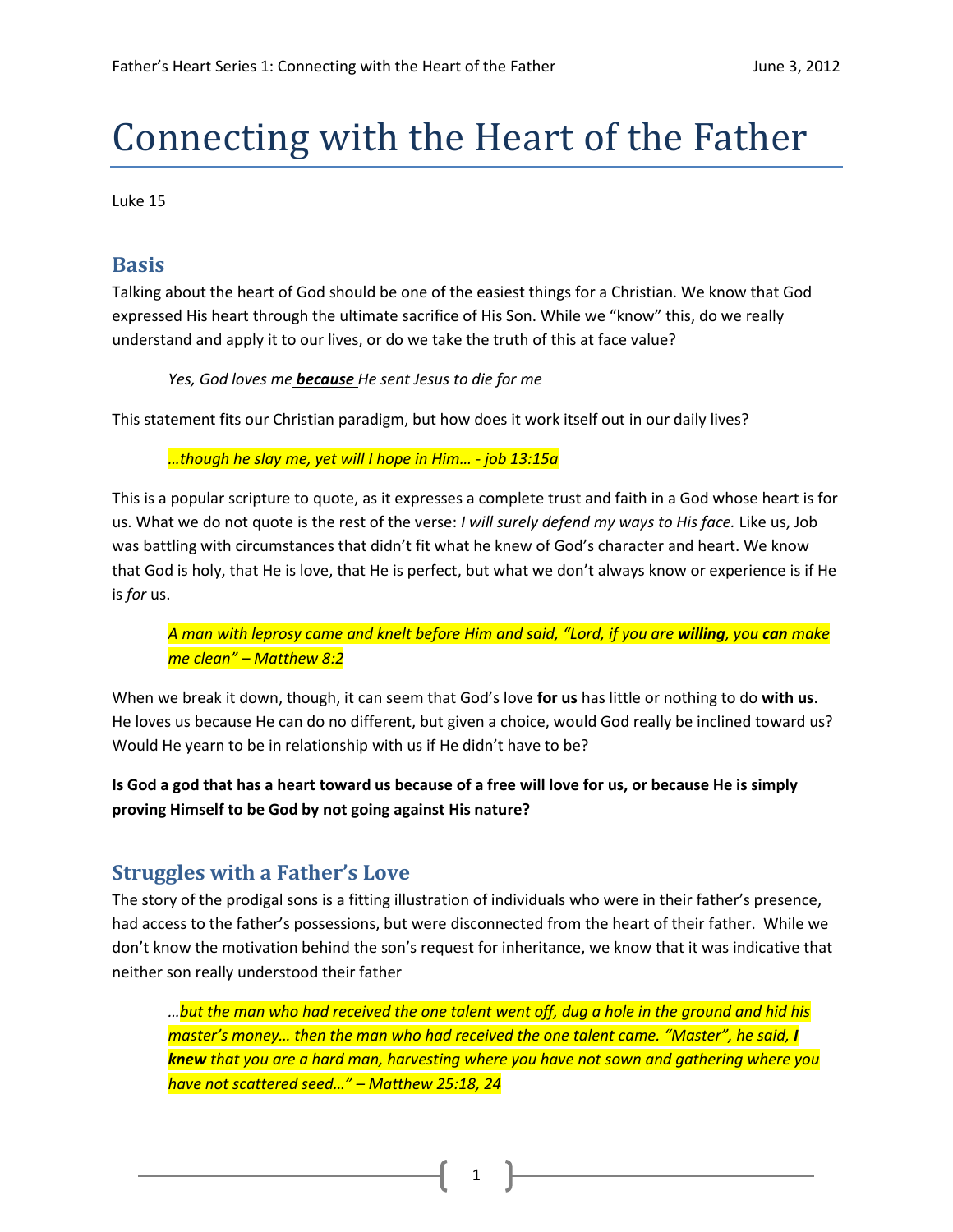All of the servants presumably had the same relationship with the master, but it was clear that the one servant viewed his master differently. He saw not what his master was trying to do for him, but what his actions produced. This caused him to judge his master without understanding his heart, or his place in his master's kingdom.

There are many stories in scripture where God's actions don't line up with what we think He should be doing, causing us to judge Him and separate ourselves from Him just enough that we "hide the thing he wants to use in us".

*How long, O Lord, must I call for help, but you do not listen? Or cry out to you "Violence!" but you do not save?...* 

*I am raising up the Babylonians, that ruthless and impetuous people who sweep across the whole earth to seize dwelling places not their own… - Habakkuk 1:2, 6*

Habakkuk took issue with what he saw was an injustice for those that were called the people of God. To Habakkuk, this was totally out of character with what a righteous God should be displaying. The difference between Habakkuk and the father's sons is that Habakkuk approached God to understand and seek what was right. Similarly, when we see injustices, inequities, or things we just don't understand we have a choice:

- React based on what we see or understand
- Approach God to gain understanding

*… if any of you lacks wisdom he should ask God who gives generously to all without finding fault, and it will be given to him – James 1:5*

James' statement was not to be taken out of context. The wisdom being sought was in direct relationship to the trials or tests experienced. What is interesting about this is that it does not say to seek understanding, but wisdom (knowledge of what is right **coupled with** just judgment as to action). So, when we are at a place of struggle, we approach, we seek not only knowledge, but what the appropriate action is in our situation.

# **A Tale of Two Sons**

The parable of the prodigal is in reality a tale of two sons being reconciled to their father. Something in their relationship caused the worse kind of breakdown that could have happened. One son demanded, the other consented, but both were involved in the ultimate betrayal:

*Father, you are as good as dead to me, so give me what will be mine when you die*

When we typically tell the story, there is the good son, the one who stayed behind, and the bad son the one who wasted his life with riotous living. Truthfully, both were bad, as neither understood their father's heart. One rejected the kingdom/community, while the other rejected real relationship.

2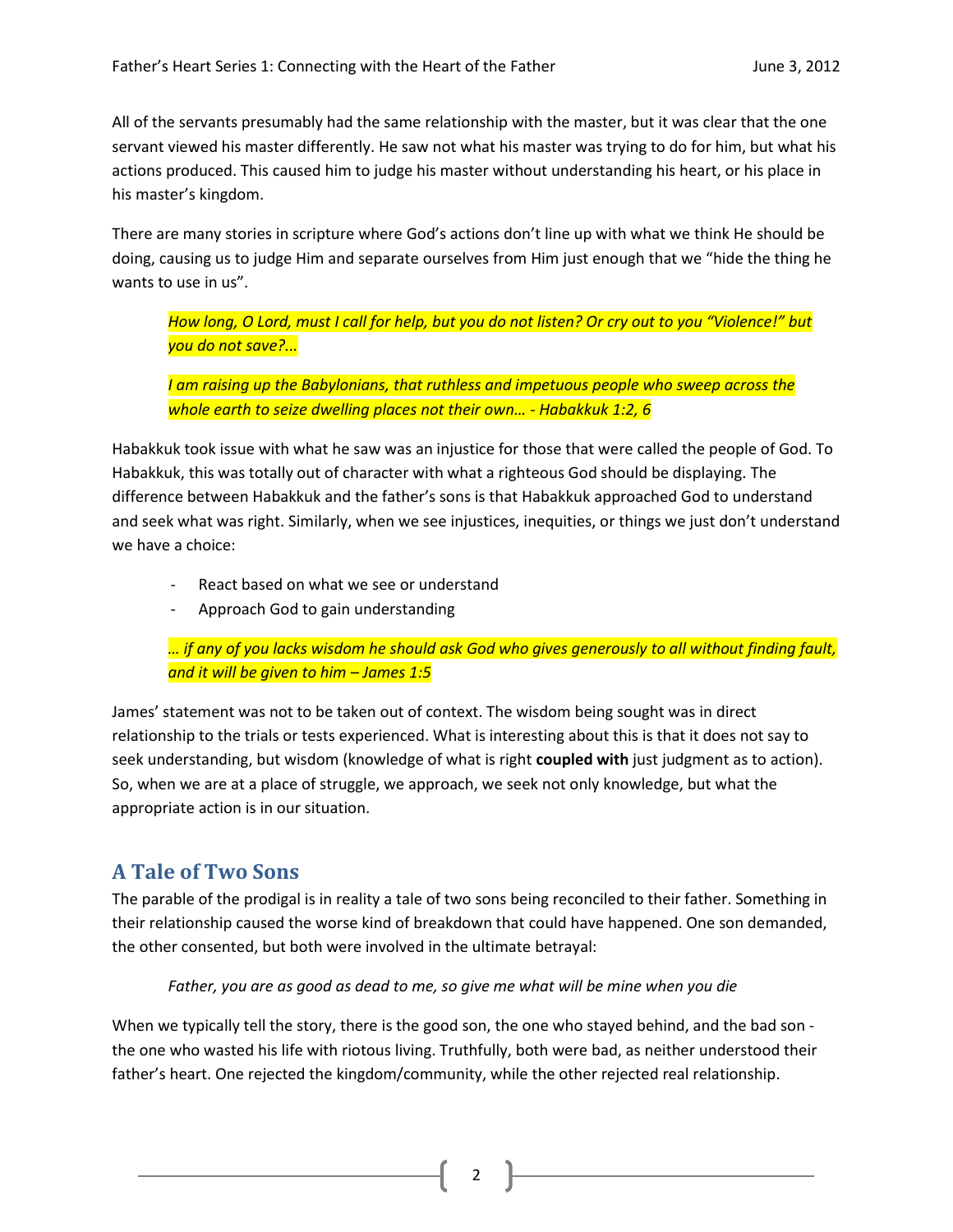### **The "Have To" of Christian life**

At some level, we are all brought to this point. We are free in Christ… as long as we obey the rules. We "know" it is better inside than out, but our "inside" is in reality no closer to the father than those that are far off. We just look more acceptable to those around us. This is the story of the older son. No better relationship than the younger, but while he watched his younger brother take a step that he wasn't brazen enough to do, the older brother found his relationship "way out in the fields" with the rest of the servants

*Meanwhile the older son was in the field… but he answered his father "Look! All these years I've been slaving for you and never disobeyed your orders. Yet you never gave me… - Luke 15:25, 29*

The older son, although he had the positional relationship and the legal birthright, acted as though he was no better than one of the servants. He thought that the only way to get anything from the father was to serve obediently, to follow orders, and even then there was nothing unique or special about his father's heart toward him. This son appeared to be ok with how things were until an inequity that was "more than he could bear" revealed the true depth of his relationship (or lack thereof) with his father.

**Note: Will God allow situations and inequities that are more than we can bear to reveal the true state of our hearts?** Ask Habakkuk…

#### *I thought God will not place on us more than we can bear…*

This is how we want that scripture to go. It actually says

*He will not allow you to be tempted beyond what you can bear, but when you are tempted, he will provide a way out so that you can stand up under it (I Corinthians 10:13).*

#### **Measuring our worth**

The younger son took the bold step to find worth outside of his father's house and relationship. He was ok as long as the blessing held out, but when it was gone, he realized that he was nothing without *what the father had (not who the father was)*.

*What are the things the Father has for us that are the defining items of our relationship in Him? Our ministry? Our "blessings"? Our spiritual gifts? What happens if those things are suddenly taken away, or we don't see them functioning in the way we expect? How do we view our relationship with the Father, and more important, his heart toward us?*

The younger son had one problem though. He had denounced his right to be in relationship with the father, and judged what his father's reaction to him would be *based on his own deeds*.

> *I will set out and go back to my father and say to him: Father, I have sinned against heaven and against you. I am no longer worthy to be called your son. Make me like one of your hired men – Luke 15:18-19*

> > 3